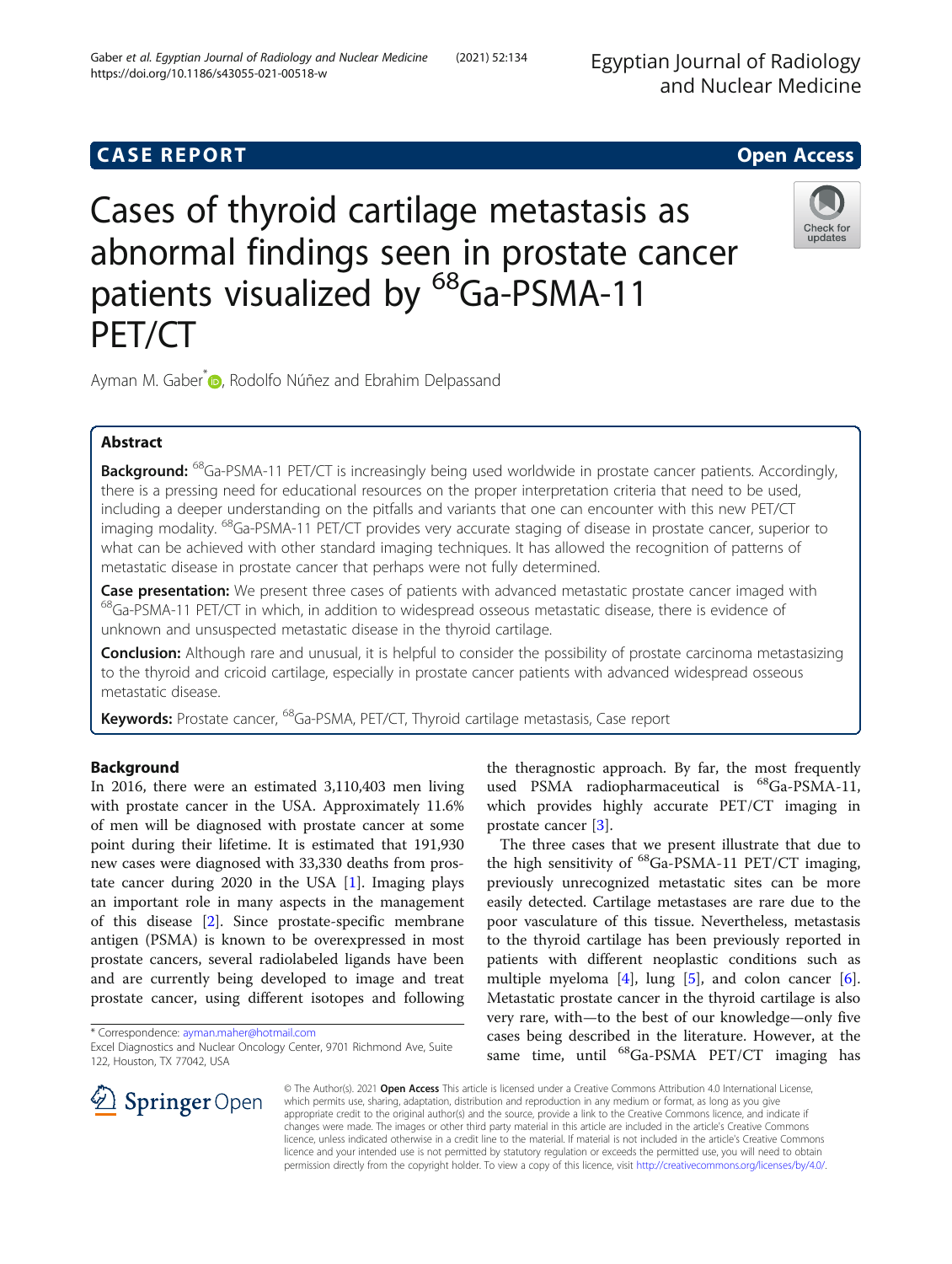become more routinely available, there were no wholebody imaging modalities sensitive enough to facilitate the detection of disease in the thyroid cartilage, even in present.

#### Cases presentation

# Case 1

A 55-year-old Caucasian gentleman with castrateresistant prostate cancer was referred to our center for radioligand therapy (RLT). He had radiation therapy for prostate cancer 6 months before and started hormonal therapy 2 months before and the last chemotherapy cycle 1 month before the <sup>68</sup>Ga-PSMA-11 PET/CT scan. At the time of the <sup>68</sup>Ga-PSMA-11 PET/CT scan, the patient's PSA was 1000 ng/ml, experiencing bone aches and dysphagia. This case shows, in addition to multiple osseous metastases, a well-defined lesion with intense radiotracer uptake in the right side of the thyroid cartilage most suspicious for a thyroid cartilage metastasis (Fig. 1).

### Case 2

A 59-year-old Caucasian gentleman was diagnosed in October 2018 with metastatic castrate-resistant poorly differentiated prostate adenocarcinoma. The Gleason score was  $5 + 4 = 9$ . He started chemotherapy in December 2018 receiving 3 cycles, the last one in March 2019. He was also treated with hormonal therapy in November 2018. A 68Ga-PSMA-11 PET/CT scan was performed in March 2019 when the patient's PSA was 11.1 ng/ml. This case demonstrates the presence of focal uptake of radiotracer on the right side of the thyroid cartilage and multiple osseous metastases scattered throughout the skeleton (Fig. [2](#page-2-0)). For a few months before the PET/CT scan, the patient complained of painful swallowing.

#### Case 3

A 66-year-old Caucasian gentleman with castrateresistant prostate cancer, Gleason score  $4 + 4 = 8$ , was initially treated with radical prostatectomy followed by radiation therapy a year later. Several years later, he was



Fig. 1 <sup>68</sup>Ga-PSMA-11 PET/CT scan images (CT image above, PET image in the middle, and fused images below) of a 55-year-old man with castrate-resistant metastatic prostate cancer. The PSA at the time of the PET/CT scan was 1000 ng/ml. The axial, sagittal, and coronal images of the neck show a very avid lesion (SUV = 12) in the right side of the thyroid cartilage (arrows). The maximum intensity projection (MIP) wholebody image depicts many other osseous metastatic lesions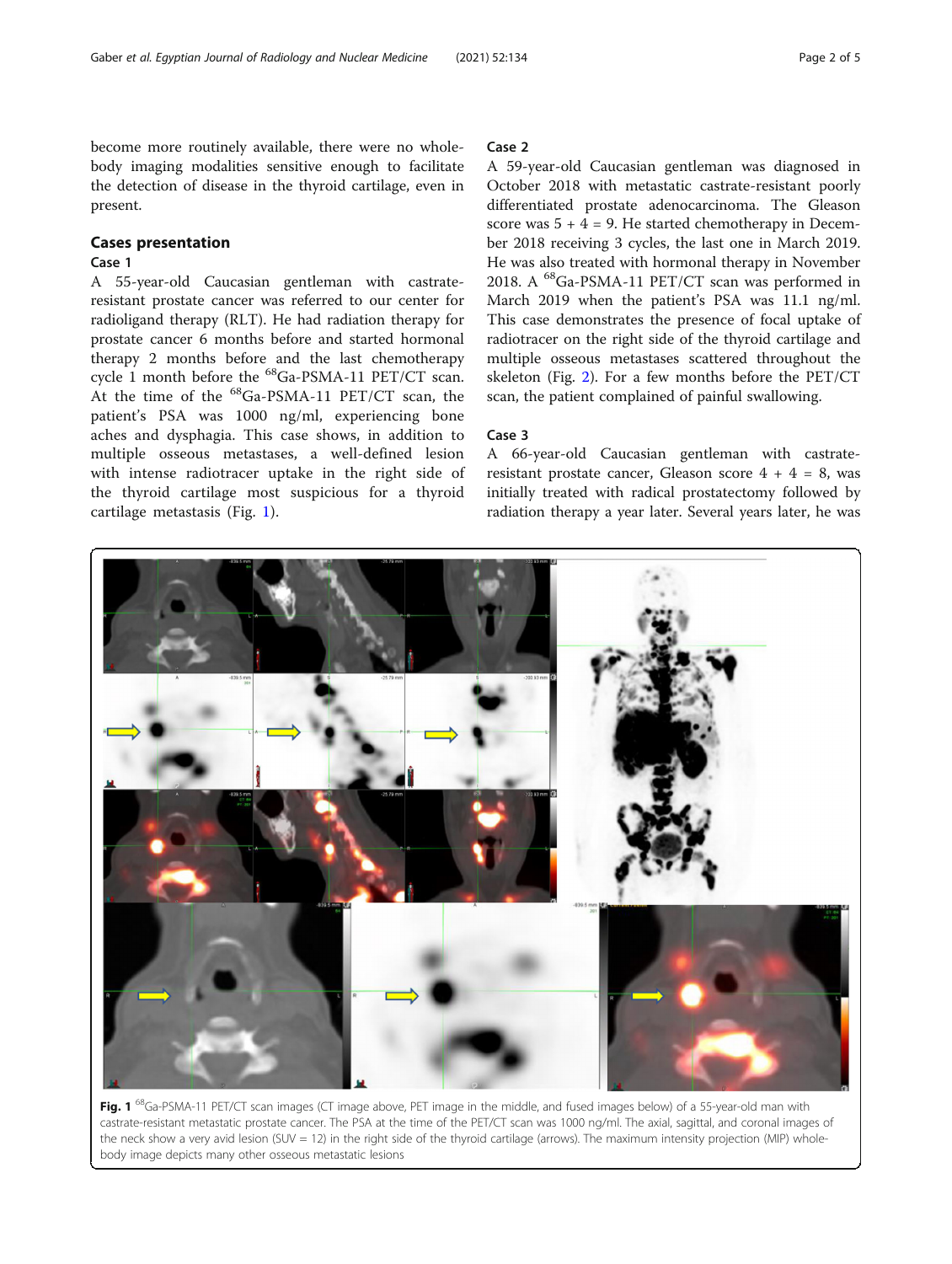<span id="page-2-0"></span>

Fig. 2<sup>68</sup>Ga-PSMA-11 PET/CT scan images (CT image above, PET image in the middle, and fused images below) of a 59-year-old man with castrate-resistant metastatic prostate cancer. The PSA at the time of the scan was 11.1 ng/ml. The axial, sagittal, and coronal images of the neck show a <sup>68</sup>Ga-PSMA-11 avid lesion with an SUV = 3 (arrows) in the right side of the thyroid cartilage. The MIP whole-body image depicts other progressive metastatic lesions



Fig. 3 <sup>68</sup>Ga-PSMA-11 PET/CT scan images (fused PET/CT images) of a 66-year-old man with castrate-resistant metastatic prostate cancer. The PSA at the time of the scan was 973 ng/ml. The fused axial images of the neck show very avid lesions at both sides of the thyroid cartilage (yellow arrows) and also on the left side of the cricoid cartilage (white arrow). MIP whole-body image shows multiple osseous metastatic lesions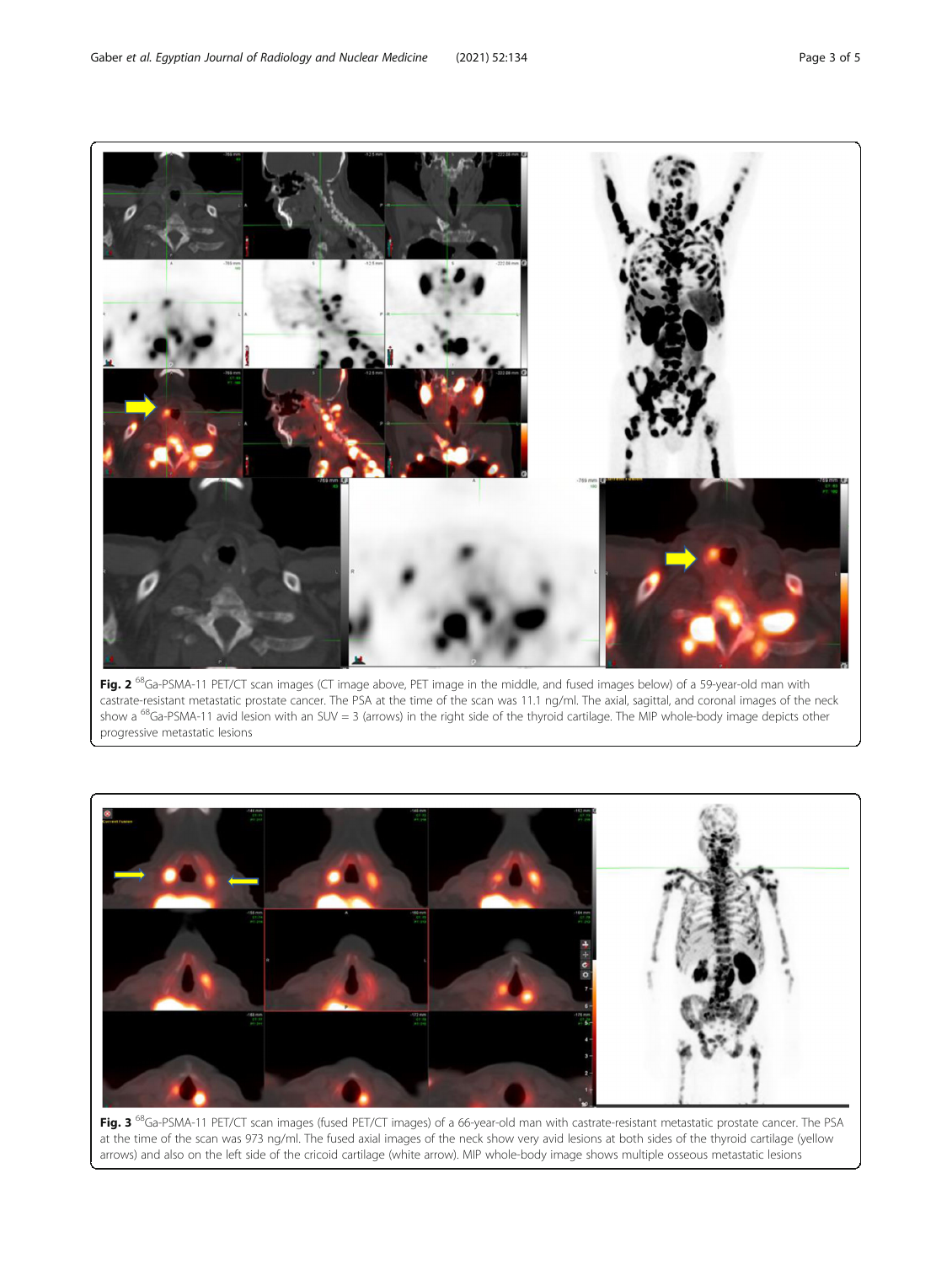<span id="page-3-0"></span>treated with chemotherapy, with the last cycle taking place 6 months before the <sup>68</sup>Ga-PSMA-11 PET/CT scan, which was done as part of the initial work up for enrollment on a clinical trial of RLT. At the time of the PET/ CT scan, the patient's PSA was 973 ng/ml. This case demonstrates the presence of two foci of intense tracer uptake on both sides of the thyroid cartilage, one single focus of disease in the left side of the cricoid cartilage and multiple osseous metastases (Fig. [3\)](#page-2-0).

# Discussion

Prostate cancer is considered the most common noncutaneous cancer in men in the USA. Moreover, it is among the most commonly diagnosed cancers in many developed countries and the second cause of cancer death for men in the USA. Advanced metastatic prostate cancer has a poor prognosis with survival times that ranges from 1 to 3 years. The skeleton is the most common site for prostate cancer spread. More than 80% of men who die from prostate cancer are identified with bone metastases at the time of autopsy. In contrast to many other cancers, prostate cancer predominantly forms osteoblastic metastases. The axial skeleton and proximal long bones are the most common sites of skeletal metastases. The typical routes of prostate cancer spread are hematogenous and lymphatic and by direct infiltration [\[7](#page-4-0)].

Thyroid cartilage malignant lesions are very rare; it accounts for 0.07 to 2% of laryngeal cancers with secondary tumors of the thyroid cartilage being extremely rare [[6,](#page-4-0) [8](#page-4-0)]. Primary lesions of the laryngeal cartilages are also rare, with the most common being chondromas and chondrosarcomas [[9,](#page-4-0) [10\]](#page-4-0).

Conventional computed tomography (CT) and magnetic resonance imaging (MRI) images demonstrate the characteristic appearance of the large primary thyroid cartilage malignant lesions; however, smaller lesions are challenging to detect. High sensitivity and accuracy of the combined PET/CT result from merging anatomic with molecular image information. The molecular information available through PET provides the functional/ metabolic characteristics of anatomic abnormalities (sometimes even on normal appearing anatomy) facilitating their characterization as malignant or benign.

Nowadays, available radioligand compounds such as 68Ga-PSMA-11 provide a high sensitivity and fairly specific technique for imaging with PET/CT patients with prostate cancer, with the capability—specially using the newer digital PET/CT scanners—of detecting very small lesions, often times located in anatomical structures that can appear entirely normal on the CT component of the study or even on a MRI scan. Therefore, with <sup>68</sup>Ga-PSMA-11 whole-body PET/CT, it is possible to detect small volume disease in otherwise normal appearing

organs. Accordingly, this new imaging technique can and does detect disease at unexpected or atypical sites for metastatic spread, further expanding our understanding on the different possible metastatic sites and different unknown pathways of tumor spread. This is the case for the metastatic disease in the thyroid cartilage.

#### Conclusion

As these three cases show, although rare and unusual, it is important to consider the possibility of prostate carcinoma metastasizing to the thyroid and cricoid cartilage, especially in prostate cancer patients with advanced widespread osseous metastatic disease.

#### Abbreviations

68Ga: Gallium-68; FDG: Fluorodeoxyglucose; PSMA: Prostate-specific membrane antigen; PET/CT: Positron emission tomography/computed tomography; PET: Positron emission tomography; CT: Computed tomography; MRI: Magnetic resonance imaging; RLT: Radioligand therapy; MIP: The maximum intensity projection

#### Acknowledgements

Not applicable.

#### Authors' contributions

Dr AG (1st author) collected the data and wrote the manuscript; Dr RN (2nd author) had provided the support in writing the paper and provided the images of the cases; and Dr ED (3rd author) helped in editing and supervising the paper. All authors have read and approved the final manuscript.

#### Funding

No funding sources.

#### Availability of data and materials

The datasets used and analyzed during the current study are available from the corresponding author on reasonable request.

#### **Declarations**

#### Ethics approval and consent to participate

All the studies were done as part of clinical trials, which were approved by ethical committees of BRANY IRB and the FDA with approval protocol number 124388. All patients signed the written informed consent for participation and to publish the data contained within this study form.

#### Consent for publication

Written consent had been obtained from the patient for the publication.

#### Competing interests

The authors declare that they have no competing interests.

#### Received: 10 March 2021 Accepted: 17 May 2021 Published online: 26 May 2021

#### References

- 1. Siegel RL, Miller KD, Jemal A (2020) Cancer statistics, 2020. CA Cancer J Clin 70(1):7–30
- 2. Scher HI, Morris MJ, Basch E, Heller G (2011) End points and outcomes in castration-resistant prostate cancer: from clinical trials to clinical practice. J Clin Oncol Off J Am Soc Clin Oncol 29(27):3695–3704
- 3. Fendler WP, Eiber M, Beheshti M, Bomanji J, Ceci F, Cho S, Giesel F, Haberkorn U, Hope TA, Kopka K, Krause BJ, Mottaghy FM, Schoder H, Sunderland J, Wan S, Wester HJ, Fanti S, Herrmann K (2017) (68)Ga-PSMA PET/CT: Joint EANM and SNMMI procedure guideline for prostate cancer imaging: version 1.0. Eur J Nucl Med Mol Imaging 44(6):1014–1024